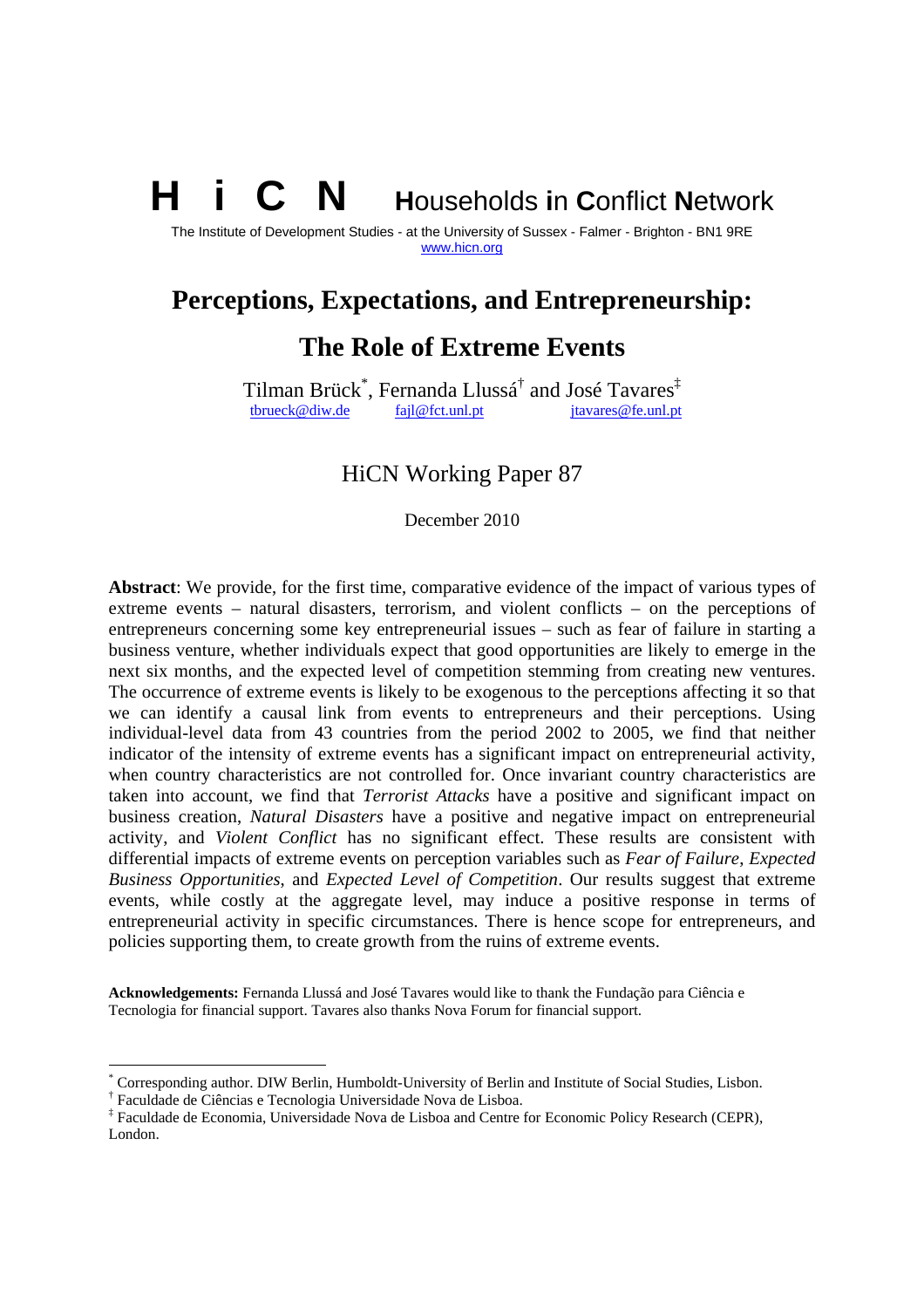### **1. Introduction**

 $\overline{a}$ 

Among the suggested correlates of entrepreneurial activity are both measurable, identifiable characteristics - such as age, gender, education, and income -, and subjective perceptions and expectations, which are hard to observe and difficult to alter. Ultimately, entrepreneurship is the ability to identify and take advantage of unexploited business opportunities. To be able to do so, individuals need to balance opportunities, risk,<sup>1</sup> fear of failure, and confidence in their own skills. Entrepreneurs create and implement new production "functions" under conditions of uncertainty, both extrinsic and related to their environment, and intrinsic, related to their view of themselves and their abilities.<sup>2</sup> In the process leading to new venture creation, information, risk tolerance, expectations and perceptions are the basis for decision making by entrepreneurs. These factors cannot easily be changed through business development policies or even education.

Extreme events such as natural disasters, terrorist attacks, and violent conflict have the potential to impact psychologically the population of whole countries, affecting both their expectations and their perceptions.<sup>3</sup> These events are generally associated with an immediate cost in terms of decreases in investment and per capita GDP, as well as higher levels of uncertainty. $4$  The impact of extreme events on expectations and perceptions may actually be more important than the more visible direct consequences in form of material destruction.<sup>5</sup> In addition to inducing an aggregate cost in terms of output loss, such extreme events may – or may not – discourage the creation of new businesses and entrepreneurial activity in general. We posit that extreme events drive individual perceptions and expectations of risk and reward and thus alter the willingness to create new businesses.

The set of drivers of entrepreneurial activity identified in the literature are associated with intrinsic and extrinsic factors. As extrinsic factors, on the one hand, there are socio-economic conditions – as in Lefkowitz (1994) -, family status – Justo et al  $(2006)$  -, human and social capital – Greene  $(2000)$  -, age, and education – Minniti and Nardone (2007) and Llussá (2009). On the other hand, a number of papers have addressed intrinsic factors associated with perceptions and expectations. An example is

 $1$ <sup>1</sup> This includes, but is not limited to, assessing the emergence of new opportunities and the expected level of competition.

<sup>&</sup>lt;sup>2</sup> Appropriately, Kirzner (1979) equated a talent for entrepreneurship with "alertness".

<sup>&</sup>lt;sup>3</sup> Voors et al. (2010) conduct experimental field work in Burundi and find evidence that individuals exposed to greater levels of violence display are more risk seeking and have higher discount rates. The authors claim their results are consistent with the idea that preferences are endogenous and respond to life experience and context. In addition, adverse temporary shocks can have long-term consequences through the induced response of preferences.

<sup>&</sup>lt;sup>4</sup> For general surveys of the economics of terrorism, see Brück and Wickström (2004), Brück, Karaisl and Schneider (2008) and Llussá and Tavares (2008). See also Sandler (2009) for a prospective view of the evolving literature and Brück (2007) for a comprehensive volume. These studies emphasize that terrorists aim to have a wider impact on the economy beyond those directly affected by the attacks. See Stewart and FitzGerald (2001), Collier et al. (2003), Verwimp et al. (2009) and Bozzoli et al. (2010b) for the effects of war on the economy. Bozzoli et al. (2010c) analyze the impact of conflict on entrepreneurial activity. Tierney and Webb (2001) discuss the impact of natural disasters on business activity, and Tavares (2004) estimates the impact of natural disasters on economic growth, when compared to terror attacks and other shocks.

 $<sup>5</sup>$  The degree of material destruction may vary significantly between these three types of events. However,</sup> all are bound to have significant aggregate "psychological" impacts on the population.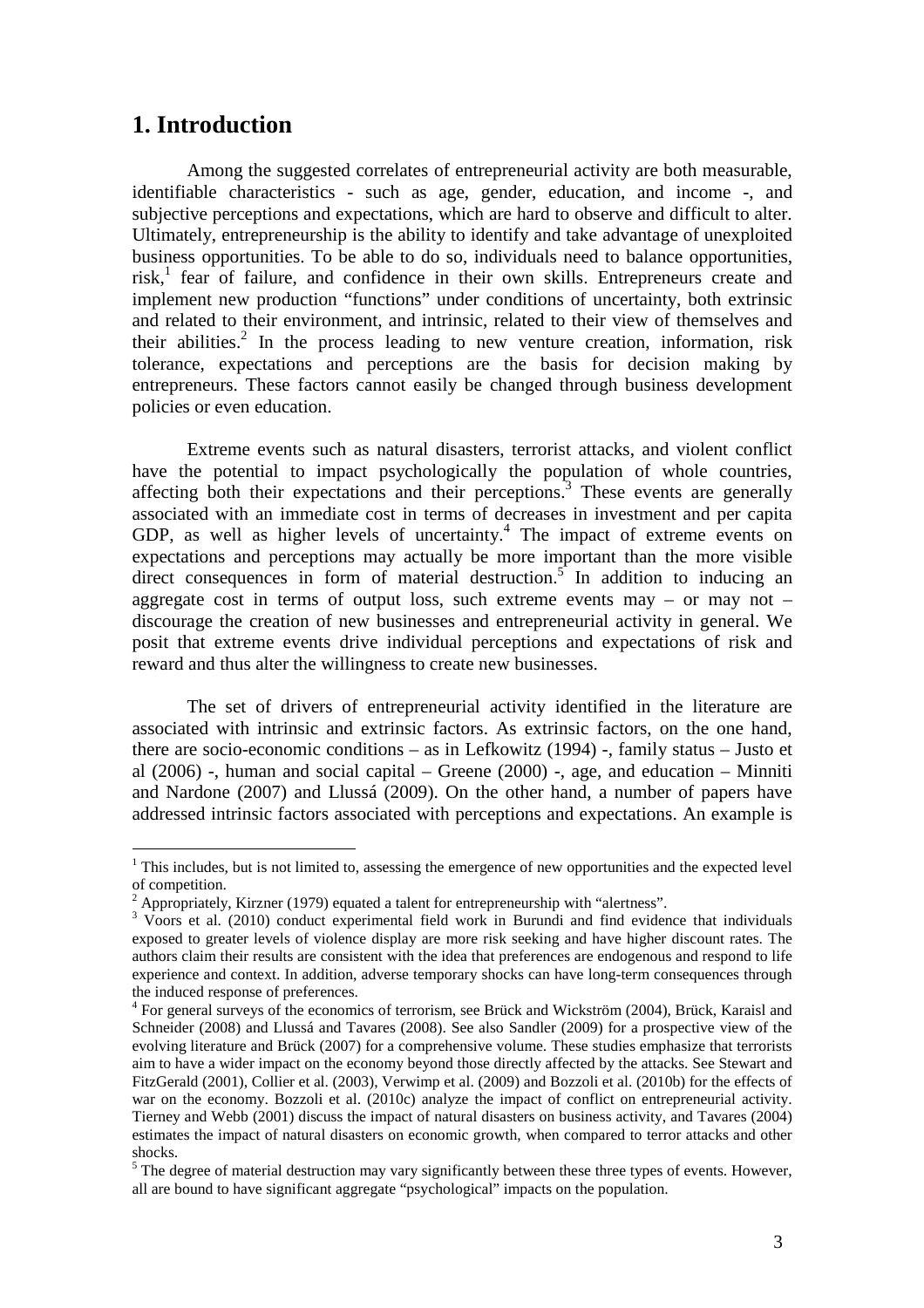the literature explaining gender differences in nascent entrepreneurship. Minniti and Nardone (2007) claims that gender attitudes toward entrepreneurship reflect mostly subjective perceptions, not objective conditions. Subjective perceptions include individual self-confidence on having the appropriate skills to start a business and fear of failure, while expectations are associated with the likely emergence of opportunities and market competition.<sup>6</sup>

We focus in our analysis on two related concepts, namely "perceptions" and "expectations". The former refers to ability or the process of understanding by means of the senses - it hence points to a subjective and highly variable process across individuals. People have different abilities and sensory capabilities - hence perceptions are likely to differ across people, all other things being equal. The latter refers to an act or a process of anticipation - that is a view of the future held by an individual. In statistics and economics, the expectations operator of course defines the product of the probability of an event occurring and the value of that event, summed over all possible events. The two concepts hence have related but different meanings. Furthermore, extreme events may impact differently on these two concepts, thus making a differentiation between these concepts worthwhile.

Perceptions and expectations may differ from actual abilities and risk levels and are often biased. Busenitz and Barney (1997) and Cooper et al. (1988) suggest that, while common to all individuals, these distortions may actually be particularly prevalent among entrepreneurs. For instance, as entrepreneurs associate their perceived entrepreneurial capabilities as a signal of likely success and are "overly" receptive to entrepreneurial opportunities. It is highly likely that extreme events- natural disasters, terrorist attacks, and conflict – change these perceptions. This papers tests precisely that hypothesis. This is key as the literature on entrepreneurship views perception variables as all but invariant over time. As to expectations, the literature ignores the possibility of aggregate events that may substantially alter how entrepreneurs as a whole evaluate risk, opportunities, and levels of competition.

The fact that natural disasters, terrorism, and violent conflict have been found to have a negative impact on growth and income per capita, is perfectly consistent with the possibility that extreme events encourage entrepreneurial activity and new business creation.<sup>7</sup> Natural disasters, terrorist attacks, and violent conflict may either discourage or encourage entrepreneurial activity.<sup>8</sup> On the negative side, the actual destruction involved may impair business activities and, as such, discourage the creation of new ventures.<sup>9</sup> In addition, the uncertainty created by current and future violence and the

 $\overline{a}$ 

<sup>&</sup>lt;sup>6</sup> As in Minniti and Nardone (2007) and Llussá (2009).

 $<sup>7</sup>$  Blattman and Miguel (2010) argue that the impact of civil war on institutions, technology, and culture,</sup> all determinants of long-term economic performance, is still far from well understood. Bozzoli et al. (2010a), show that, in spite of increased pessimism in the short term, individuals cope with conflict intensity, presumably by adopting appropriate strategies.

<sup>&</sup>lt;sup>8</sup> Entrepreneurial activity is not necessarily associated with higher income, as suggested by the well documented fact that some extremely poor countries display very high levels of business creation. As recognized in the literature, entrepreneurial activity may be a side-effect, a response to crises, poor institutions, or even a business climate that discourages formal activities.

<sup>&</sup>lt;sup>9</sup> Gaibulloev and Sandler (2008) suggest that terrorism and other violent events may hinder growth by raising the costs of businesses – in wages, insurance premiums, and security expenditures -, which reduce profits and returns and discourage new business creation. Tierney and Webb (2001) find that, though there are "insulating factors", such as firm size, which partially protect incumbent firms from the negative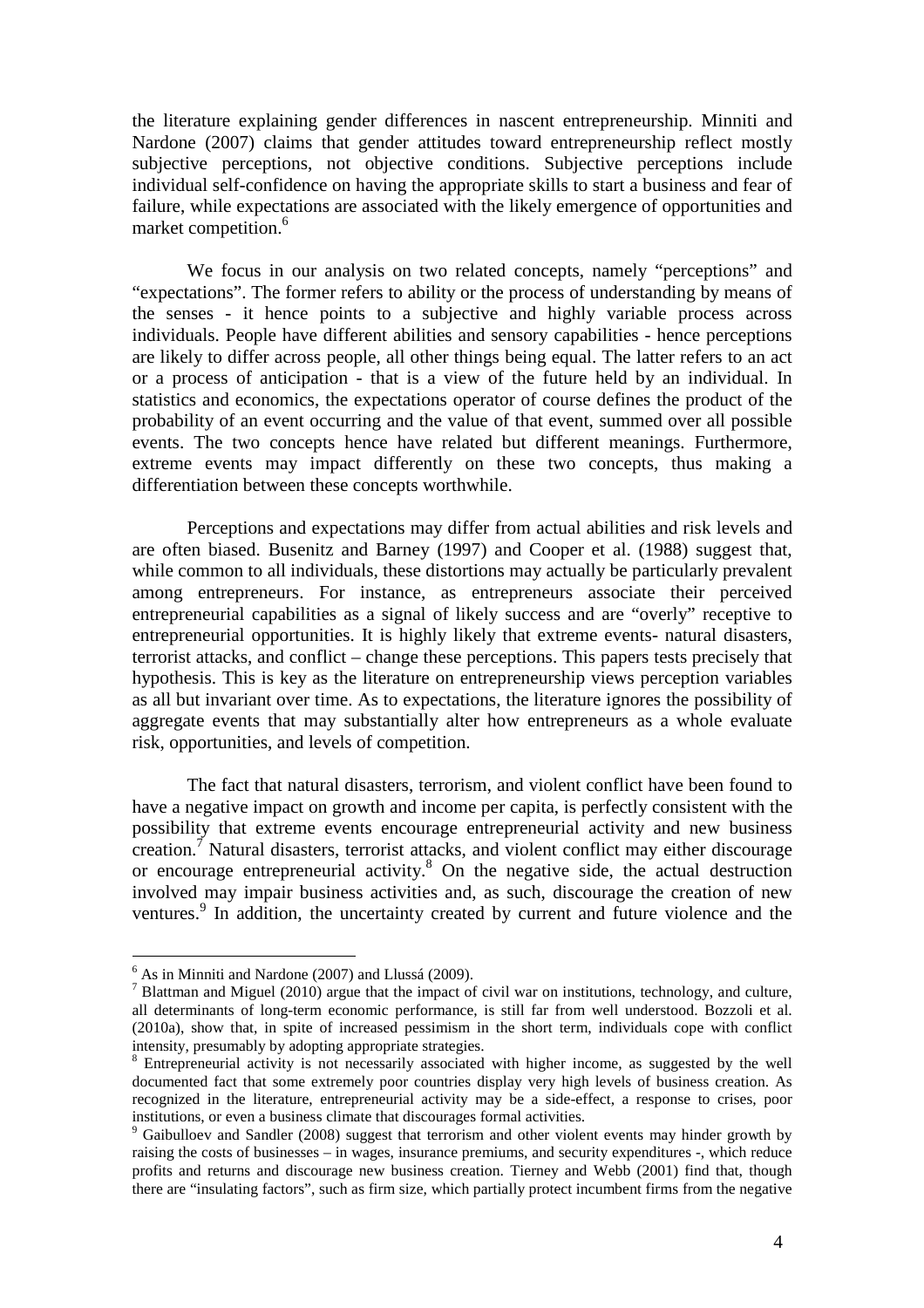implicit threat to property rights in extreme events should discourage the incentive to invest and create new businesses. Another possibility is that destruction reinforces unequal distribution of resources, including income and power.<sup>10</sup> Lastly, these events induce a governmental response, which arises naturally from the need to coordinate the social response and, sometimes, the actual reconstruction effort. Increased state intervention may indirectly discourage business creation, through discretionary behavior and unwarranted regulation. $11$ 

But extreme events may also encourage new businesses. The disruption of customary habits and the weakening of traditional institutions create opportunities and may change the balance of power in favor of smaller, more flexible, organizations.<sup>12</sup> Moreover, as "incumbent" businesses suffer the brunt of physical destruction, new opportunities open for emerging competitors.<sup>13</sup> In addition, after a violent event, governments and state institutions may actually improve how they deal with business and the business climate itself may improve as a consequence.<sup>14</sup> Finally, the need to summon new physical – and psychological – energies may favor the emergence of hitherto untapped private initiative.<sup>15</sup>

Using individual-level data from 43 countries from the period 2002 to 2005, we find that extreme events do affect individual perceptions and expectations, such as Fear of Failure, Perceived Business Skills, Expected Business Opportunities, and Expected Level of Competition. Natural Disasters and Terrorist Attacks increase Fear of Failure, while Violent Conflict decreases it. None of the extreme events examined has a significant impact on Perceived Business Skills. As to expectations related to market conditions, Natural Disasters and Violent Conflict are associated with significant increases in Expected Business Opportunities and decreases in the Expected level of Competition. These differential impacts of extreme events on perception and expectation variables lead to different impacts on entrepreneurial activity. For the whole sample of individuals, Natural Disasters and Terrorist Attacks have a significant impact on new business creation, respectively negative and positive. Natural Disasters discourage mostly females, the old and low-income individuals. Terrorist Attacks affect

<u>.</u>

effects of disasters, the latter may exacerbate the difficulties that businesses were already experiencing on a daily basis.

<sup>&</sup>lt;sup>10</sup> Bircan et al. (2009) report rising levels of inequality during war, and especially in the early period of post-war reconstruction. See also Tierney and Webb (2001) which, as mentioned above, suggests larger firms suffer relatively less in the wake of natural disasters.

<sup>&</sup>lt;sup>11</sup> Llussá and Tavares (2010) examine the impact of terror attacks on different macroeconomic aggregates and find that, in several instances, government spending increases after a terrorist event.

 $12$  Alesch et al. (2001) show that precautions to protect life and property within a disaster area are not correlated with post-disaster business survival, suggesting more complex mechanisms are at work and need to be considered, rather than the mere material impact of disasters. Bennett and Estrin (2006) suggest that there might be a decrease in market entry requirements and a lower cost of discovery of profitable business activities.

Alesch et al. (2001) find that, while local business organizations that are "marginal" may not reopen, stronger businesses also lose market share both in regional and national markets.

 $14$  There is evidence that disasters expose corruption and may lead, indirectly, to better decision making. See, for instance, Bellows and Miguel (2006), and Blattman (2009).

<sup>&</sup>lt;sup>15</sup> Tierney and Webb (2001) suggest that, to the extent that disasters bring new resources into the affected communities, with the potential for providing a stimulus to new business activity. Bozzoli et al. (2010c) study individuals affected by violence in Colombia and find that, while high homicide and displacement rates decrease self-employment at the local level, a high influx of displaced persons raises the probability of self-employment at the municipality of destination.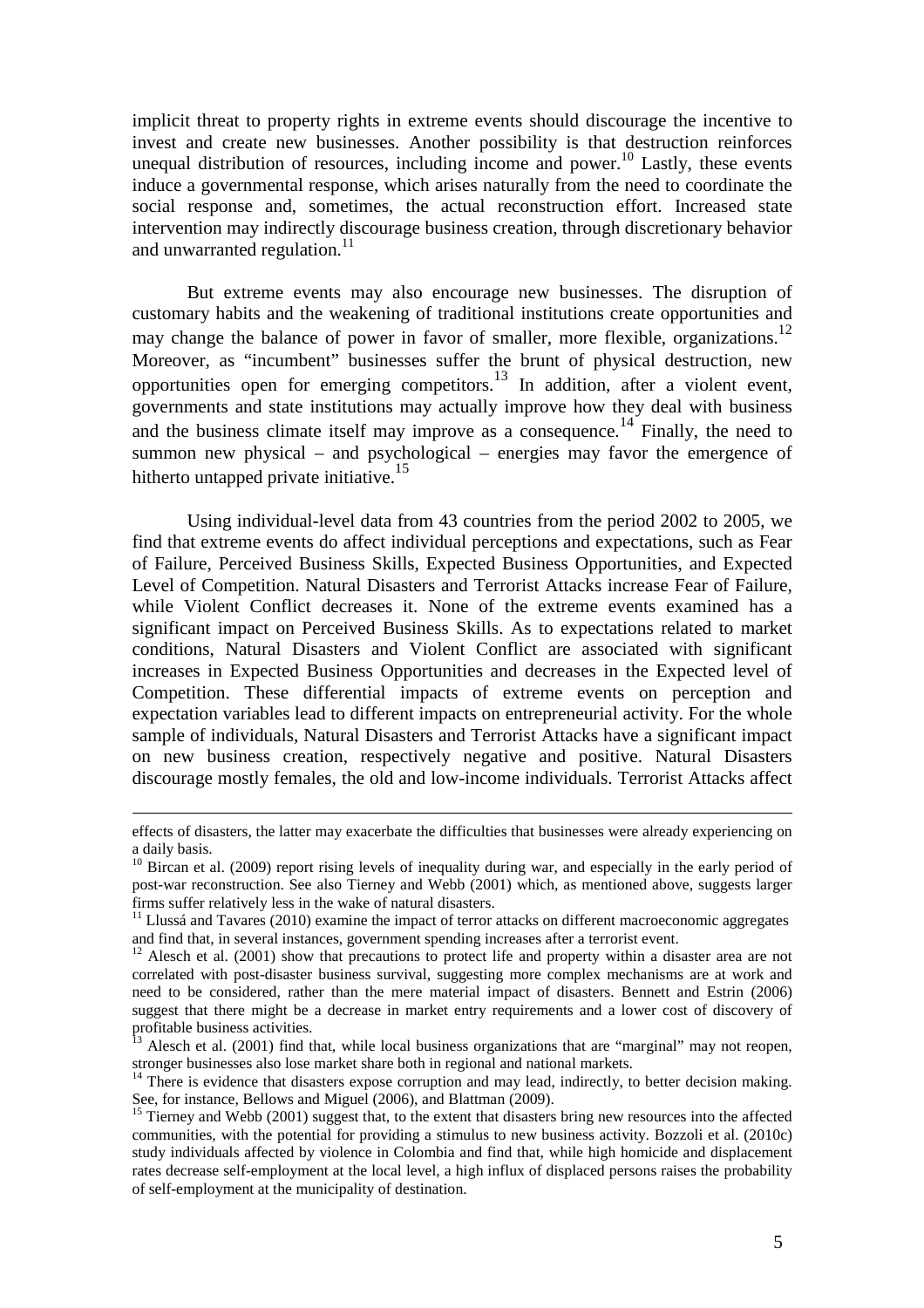positively the entrepreneurial activity of all population groups, but the high income, poorly educated, and the young are those where the quantitative impact is strongest.

This article contributes to the literature in two ways. First, it builds on the recognizably important role of perceptions and expectations as determinants of entrepreneurial activity and identifies exogenous extreme events as an instance where perceptions and expectations are likely to change. In fact, natural disasters, terrorism, and violent conflict have at least as much of a psychological as a material impact. The nature and magnitude of these events is largely exogenous, allowing a proper identification of their impact on perceptions and entrepreneurship.<sup>16</sup> In this paper we estimate how these events affect individual traits and expectations, which may then impact entrepreneurial activity. Second, the article provides quantitative estimates of the relative impact of the intensity of extreme events on entrepreneurial activity, and its differential effect across population groups.<sup>17</sup>

The remainder of the paper is organized as follows. Section 2 introduces the data, section 3 discusses the specification and section 4 presents the results. Section 5 concludes.

### **2. Data**

 $\overline{a}$ 

In our empirical analysis we will draw on data from the Adult Population Surveys, collected by the Global Entrepreneurship Monitor (GEM). This data contain detailed information on individuals from 44 countries. The micro survey data is collected annually and in a consistent manner across countries.<sup>18</sup> In this paper we use yearly data from 2002 to 2005.<sup>19</sup> The GEM data set include measures of perception variables related to entrepreneurship such as fear of failure (individuals who answer that fear of failure can prevent them to start a new business), business opportunities (individuals that answered yes there will be good opportunities for starting a business in the area where they live in the next six months) and competition (individuals that think there are many businesses offering the same products or services to their potential customers). The variables are defined in Appendix I.

We will analyze the effect on these perception variables of aggregate shocks: the data on number of affected people in terrorist attacks, in natural disasters, and an index of war conflict. We can assess whether an individual is starting a new business, owns or manages a young firm measured by the total entrepreneurship rate (TEA), and take into account personal characteristics such as age, income and education.

<sup>&</sup>lt;sup>16</sup> In the case of terrorism, terrorists actually have an incentive to make attacks appear random in order to maximize the "audience's" anxiety, making risks seem ubiquitous and unpredictable, as suggested in Gaibulloev and Sandler (2008).

<sup>&</sup>lt;sup>17</sup> A recent paper that assesses the relative impact of terrorist activity and violent conflict on growth is Gaibulloev and Sandler (2008).

 $18$  Each year a sample of at least 2,000 randomly selected individuals in each country are surveyed by phone or through face-to-face interviews. On average, a total of 35 national experts in each country are responsible for conducting the surveys. A coordination team at London Business School supervises the data collection and checks for inconsistencies.

<sup>&</sup>lt;sup>19</sup> This is the set of surveys available to researchers who not directly involved in the GEM project, and also those for which the methodology is most consistent across time.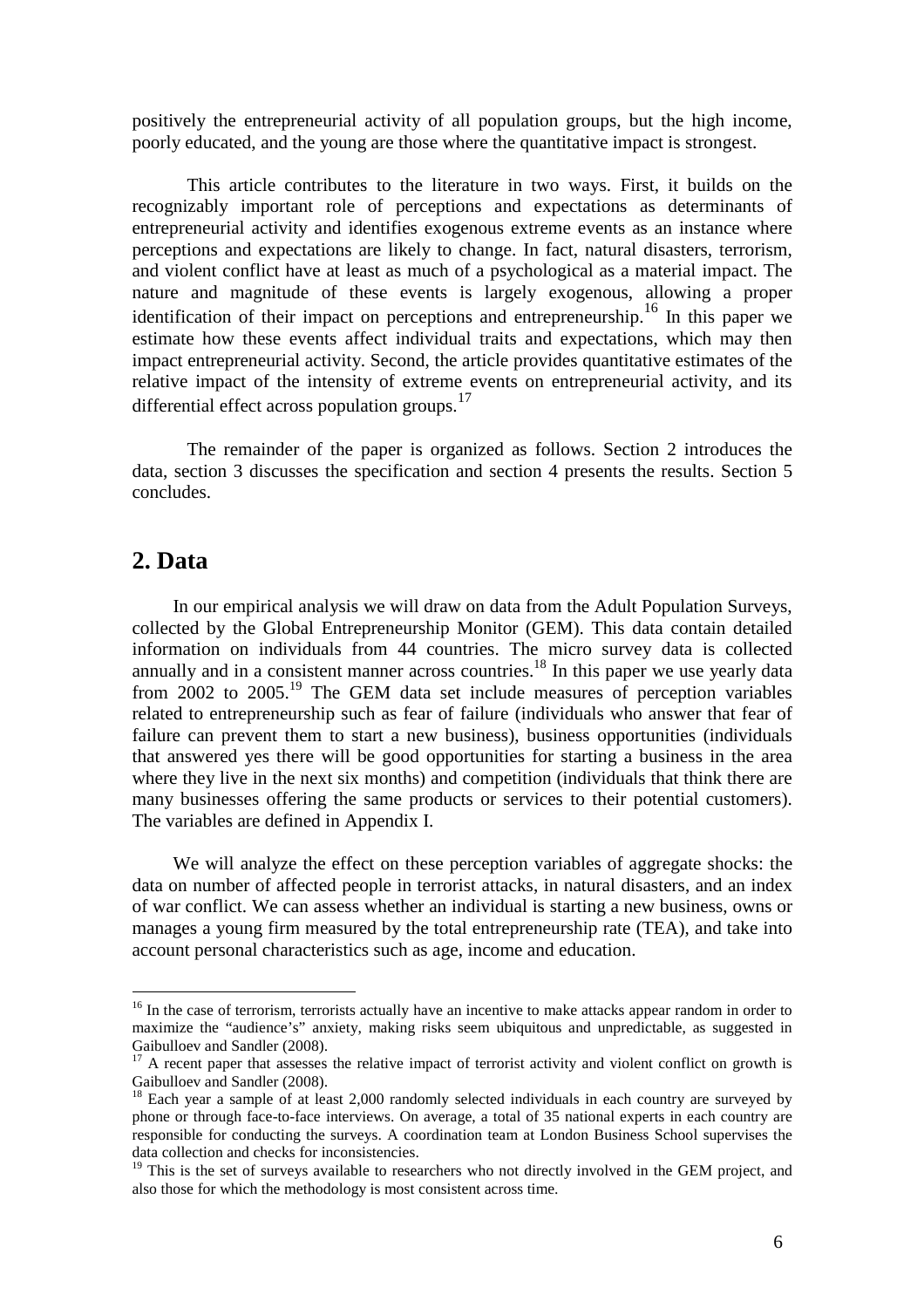The summary statistics are shown in Table 1. We have that 8.4% of our sample are entrepreneurs, the average age of individuals in the survey is 42.9 years old, 49.8% are males, 31.3 % have a secondary degree, 20.4% have post secondary education and 12.1 % have graduate experience. In terms of income, 35.1% consider themselves as belonging in the lowest 33% poorest, 35.9% consider themselves middle income and 29.0% consider themselves being among the 33% richest in the society. The perception variables we are analyzing are: fear of failure (34.7% consider that fear of failure prevent them from staring a business), good opportunity for starting a business in the area where they live in the next six months is considered by 34.4% of individuals, and competition (yes there are many businesses offering the same products or services to their potential customers): 48.2% of individuals think that there is competition.

As to the indicators of extreme events, we focus on the intensity of events as to the number of people affected. We use the absolute number of victims of terrorist attacks, people affected by natural disasters, and victims of violent conflicts. Our use of absolute rather than relative victimization is intentional and corresponds to the role of these events as modifiers of perceptions, for example as reported by the media. The traumatic and psychological impact of these events, we believe, is more directly associated with the absolute number of people affected, the size of the economy being mostly irrelevant.

### **3. Specification**

 $\overline{a}$ 

We now formally analyze the effect of shocks on perception variables related to entrepreneurship and on entrepreneurship. Our dependent variables will be fear of failure, business opportunity in 6 months and expected competition and total entrepreneurship rate (TEA). Our independent variables will be terrorist attacks, natural disasters and violent conflict as well as individual characteristics (age, education and level of income) and country dummies. The dependent variables are binary,  $20^{\circ}$  and we use probit estimation and cluster standard errors at the country level. Our sample includes countries whose macroeconomic and institutional characteristics vary widely and may correlate with the entrepreneurship indices. However, we control for country specific characteristics by including country fixed effects in all our specifications. The sample includes 43 countries and the period is from 2002 to 2005.

For an individual i in country j at time t, we define the outcome of interest  $y_{i}$   $_{i}$ as fear of failure or business opportunity in 6 months or expected competition or TEA. Fear of failure is an indicator that takes the values 1 or 0, with the former indicating fear of failure. Perceived Business Skills indicates whether the individual thinks he or she has the appropriate skills to start a business. Expected Business Opportunity is an indicator which takes the values 1 or 0, with the former indicating a positive perception of existing business opportunities. Expected Level of Competition is an indicator which takes the values 1 or 0, with the former indicating many competitors. Finally, TEA is an indicator, which takes the values 1 or 0, with the former indicating entrepreneurial activity.

 $20$  The exception is Expected Level of Competition, which we transform into a binary variable by coding the "No Competition" and the "Some Competition" responses together, against the "Greta Competition" response.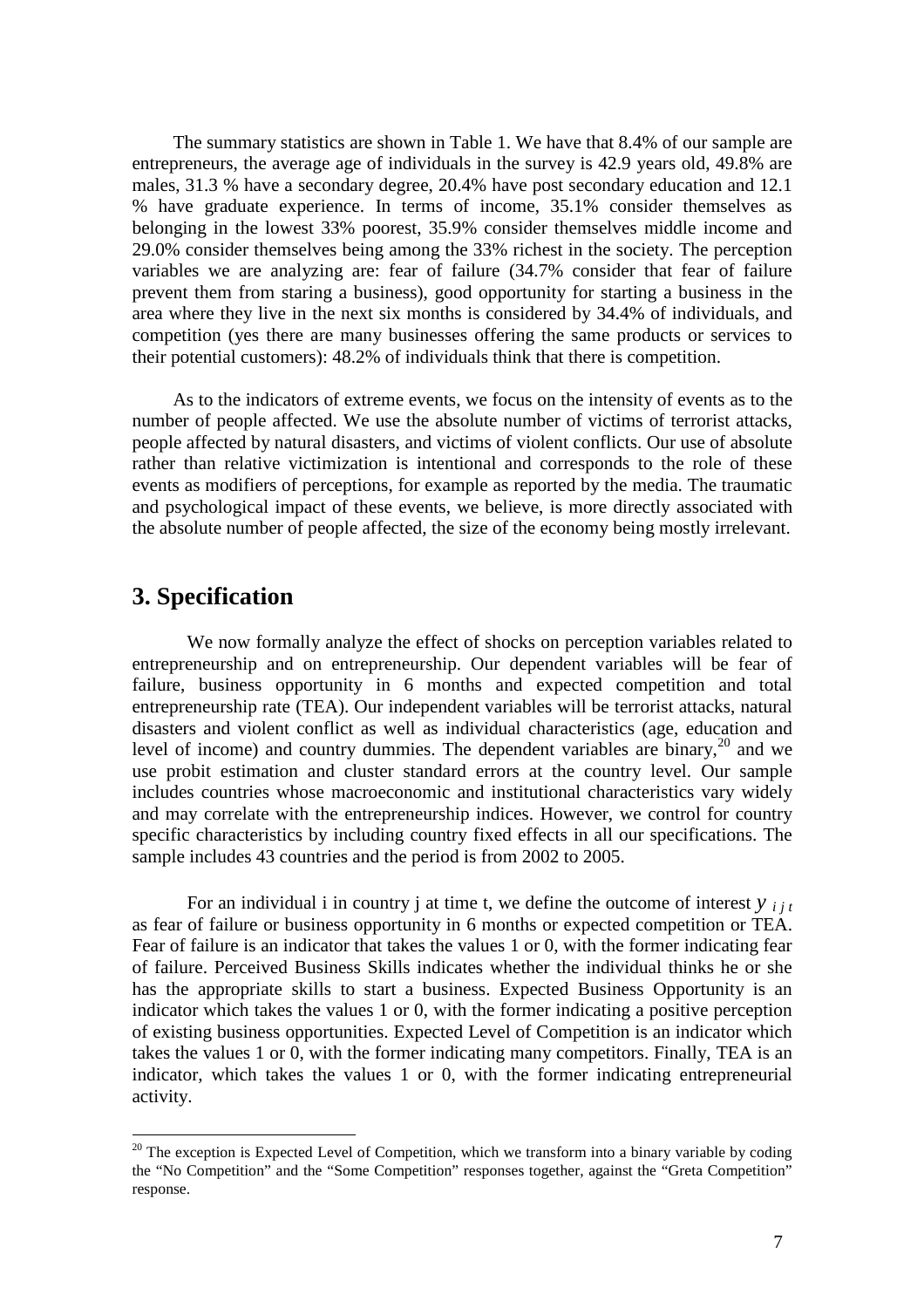We estimate the equation for  $y_{i}$  *i i i*:

$$
y_{ij} := \alpha + \beta_1 \cdot X_{ijt} + \beta_2 \cdot S_{jt} + \eta_t + \varepsilon_{ijt}
$$
 (1)

where  $\alpha$  is a constant, X  $_{i}$  i is a vector of individual characteristics - including age, education and income -,  $S_{it}$  is a vector of the aggregate shocks – terrorist attacks, natural disasters and violent conflict, which vary across countries and over time. Finally,  $\eta_t$  is a vector of country dummies and  $\varepsilon_{i}$  it is a well-behaved error term. The coefficient on a variable such as "Terrorist Attacks", for instance, will give us the change in the probability of becoming an entrepreneur for the individual with the average characteristics in the sample.

### **4. Results**

 Table 2 reports the results of the Probit estimates where perception and expectation variables are the variable to be explained by a set of controls and indicators of the occurrence of extreme events. Natural Disasters and Terrorist Attacks increase the Fear of failure, while Violent Conflict decreases it. None of the categories of extreme events have a significant effect on individual perception of the appropriateness of their business skills. Finally, both Natural Disasters and Violent Conflict lead individuals to expect an increase in business opportunities, as well as decrease in competition.

 In sum, extreme events tend to lead individuals to perceive new opportunities and a lower level of competition, but raise the fear of failing in a new business venture. As to the control variables, age is associated with less Fear of Failure and lower Expected Business Opportunities. Male individuals have lower fear of failing, a greater confidence in their skills, and a higher number of expected business opportunities. Perception and expectation variables also vary with education and household income.

In Table 3 we investigate the determinants of Total Entrepreneurial Activity. In other words, taking into account the results of Table 3 above, we would expect that the occurrence of violent events may affect entrepreneurial activity though, given the contradictory impacts of extreme events on individual perceptions and expectations, we do not know what to expect in terms of new business creation. For the sake of robustness, we examine the impact of extreme events on the entrepreneurship rates of different population groups – defined according to gender, education, household income, and age. We find that Natural Disasters and Violent Conflicts tend to discourage entrepreneurial activity, while Terrorist Attacks increase it for all population groups.

Figure 1 plots the product of the sample standard deviation of Terrorist Attacks, as reported in Table 2, by the coefficients on the variable from Table 3. We find that the estimated impact of terrorist events is quantitatively significant, at about a tenth of average entrepreneurship rates in the sample. In addition, the size of the effect is quite robust across population groups, though those with little education and the young respond more positively to this extreme event. Natural Disasters particularly discourage business creation by females, the high income, and the young. Violent Conflict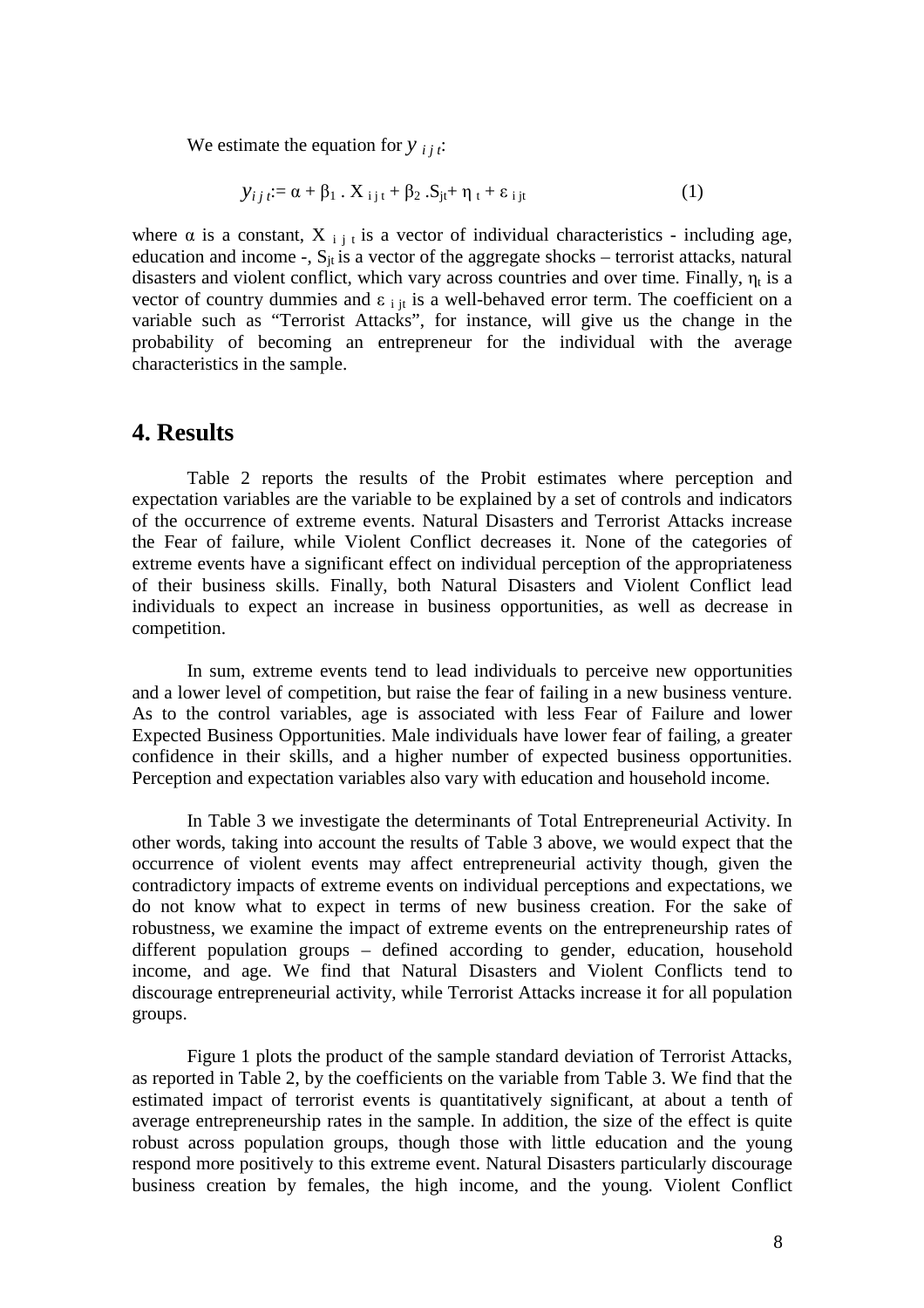discourages business creation by males, the high income, and the old. The control variables are in line with previous studies of the determinants of entrepreneurial activity. $21$ 

In sum, we find evidence of differential impact of extreme events on the business activities of population groups. As far Terrorist Attacks are concerned, we find that their negative impact on national income and growth is not associated with lower entrepreneurial activity. Endogenous individual responses, as captured in Table 3, or unobserved events at the national level that correlate with terror attacks, may explain these results.

# **5. Conclusions**

We conduct an investigation of the impact of the intensity of extreme events – Natural Disasters, Terrorist Attacks and Violent Conflict – on perceptions and expectations that may affect entrepreneurial activity, as well as on entrepreneurial activity itself. We find that, contrary to expectations, Terrorist Attacks have a positive, significant, and robust impact on entrepreneurial activity, while Natural Disasters and Violent Conflict tend to impact entrepreneurial activity negatively. Our results suggest that, while imposing aggregate costs in terms of growth and per capita income at the country level, extreme events may provoke a positive entrepreneurial response in some cases. It is important that future research investigates how this positive response may be encouraged, and thus be used to mitigate the effect of these negative extreme events, as well as encourage economic growth in the long-run.

 $\overline{a}$ 

 $21$  See, for instance, Llussá (2009).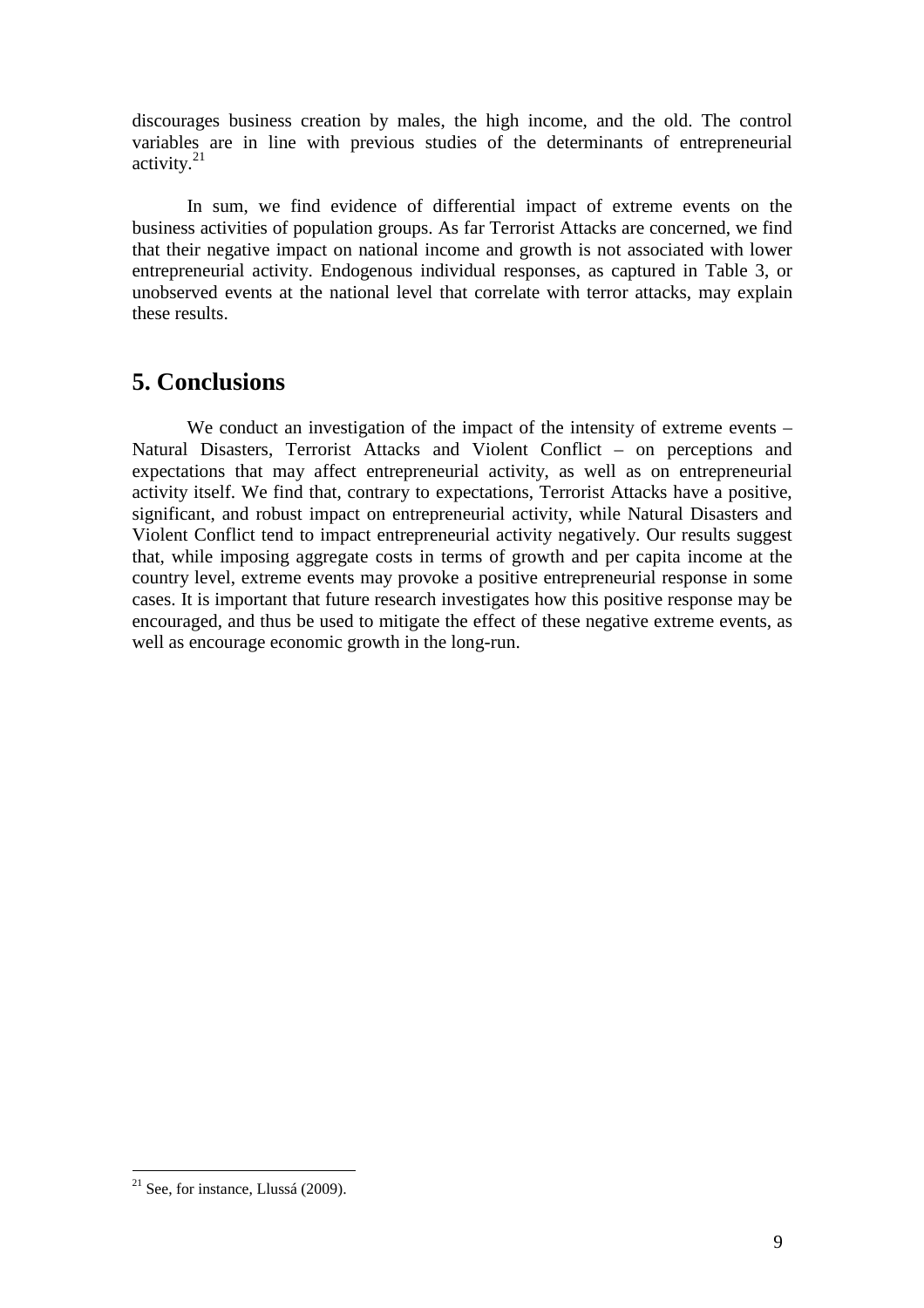### **References**

- Alesch, D., Holly, J.. Mittler, E., and R. Nagy (2001), "Organizations at Risk: What Happens When Small Business and Not-for-profits Encounter Natural Disasters? Technical Report, Public Entity Risk Institute, Fairfax, VA.

- Bellows, J. and E. Miguel, 2006. "War and Institutions: New Evidence from Sierra Leone." American Economic Review (Papers and Proceedings) 96: 394-399.

- Bennett, John and Saul Estrin (2006), "Informality as a Stepping Stone: Entrepreneurial Entry in a Developing Economy.", Institute for the Study of Labor (IZA), Discussion Paper 2950, 2006.

- Bircan, Cagatay, Brück, Tilman, and Vothknecht, Marc (2009), "Violent Conflict and Inequality ", Mimeo, German Institute for Economic Research (DIW Berlin).

- Bozzoli, Carlos, Brück, Tilman, and Muhumuza, Tony (2010a), "Does Civil War Influence Individual Expectations? Empirical Evidence from Northern Uganda.", Mimeo, DIW Berlin.

- Bozzoli, Carlos, Brück, Tilman and Sottsas, Simon (2010b), "A Survey of the Global Economic Costs of Conflict". Defence and Peace Economics, forthcoming.

- Bozzoli, Carlos, Brück, Tilman and Wald, Nina (2010c), "Self-Employment and Conflict in Colombia.", Mimeo, DIW Berlin.

- Blattman, Christopher and Miguel, Edward (2010). "Civil War." Journal of Economic Literature, 48(1): 3–57.

- Blattman, C. (2009), "From Violence to Voting: War and Political Participation in Uganda". American Political Science Review 103: 231-47.

- Brück, Tilman (ed.) (2007), "The Economic Analysis of Terrorism". Routledge, Abingdon.

- Brück, Tilman, Karaisl, Marie and Schneider, Friedrich (2008). "A Survey of the Economics of Security". Politikberatung Kompakt, No. 41, DIW Berlin.

- Brück, Tilman and Wickström, Bengt-Arne (2004), "The Economic Consequences of Terror: Guest Editors' Introduction" European Journal of Political Economy, vol. 20, no. 2, pp. 293-300.

- Busenitz, L. W. and J. B. Barney, 1997, "Differences between Entrepreneurs and Managers in Large Organizations: Biases and Heuristics in Strategic Decision-making", Journal of Business Venturing 12, 9–30.

**-** Centre for Research on the Epidemiology of Disasters (2008), "International Disaster Database", Université Catholique de Louvain, Belgium, www.em-dat.net.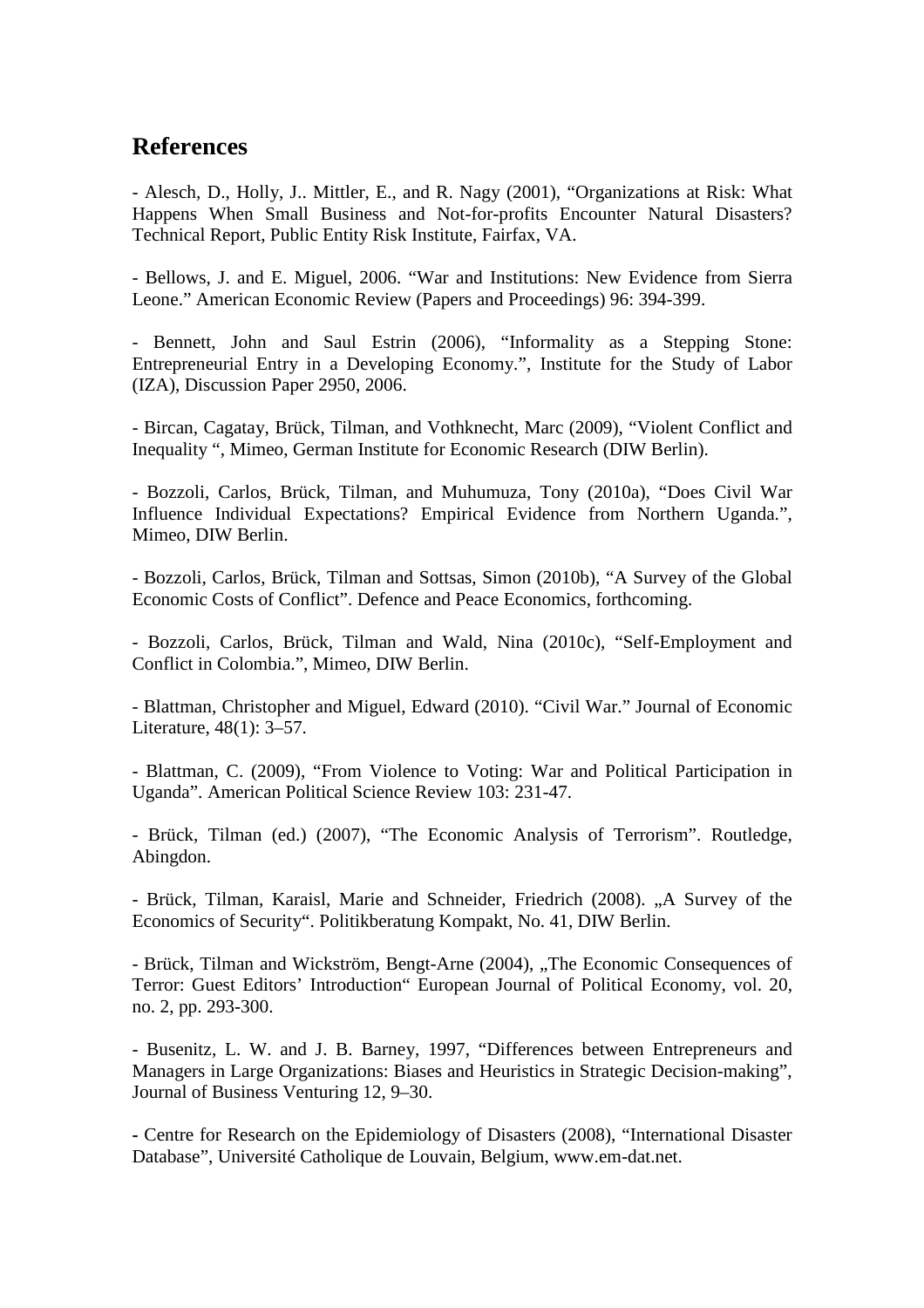- Cooper, A. C., C. Y. Woo and W. C. Dunkelberg, 1988, "Entrepreneurs' Perceived Chances for Success", Journal of Business Venturing 3, 97–108.

- Collier, Paul, Elliott, V.L., Hegre, Håvard, Hoeffler, Anke, Reynal-Querol, Marta, and Nicholas Sambanis (2003), "Breaking the Conflict Trap: Civil War and Development Policy", World Bank and Oxford University Press.

- Galbraith, Craig S., and Stiles, Curt H. (2006), "Disasters and Entrepreneurship: A Short Review", in: Galbraith, Craig S., and Stiles, Curt H.: Developmental Entrepreneurship: Adversioty, Risk, and Isolation. Elsevier, Vol. 5, pp. 147-166.

- Gaibulloev, Khusrav, and Todd Sandler (2008), "The Impact of Terrorism and Conflicts on Growth in Asia, 1970–2004", ADB Institute Discussion Paper No. 113.

- Greene, P., 2000, "Self-Employment as an Economic Behavior: an Analysis of Self-Employed Women's Human and Social Capital", National Journal of Sociology 12(1),  $1 - 55$ .

- Inter-University Consortium for Political and Social Research (2010), "Global Terrorism Database".

- Justo, R., Cruz, C., Castro, J.d. and Coduras, A. (2006), "Entrepreneurs' Perceptions of Success: Examining Differences across Gender and Family Status", Institute de Empresa Business School, IE Working Paper, Vol. WP06-07.

- Kirzner, Israel M. (1979), "Perception, Opportunity, and Profit", University of Chicago Press, Chicago, Illinois.

- Lefkowitz, J., 1994, "Sex Related Differences in Job Attitudes and Dispositional Variables: Now You See Them", Academy of Management Journal 37(2), 323–349.

- Llussá, Fernanda (2009), "Perceptions and Characteristics as Determinants of Entrepreneurship: How Different Are Women?", Mimeo, Universidade Nova de Lisboa.

- Llussá, Fernanda, and José Tavares (2010), "Which Terror at Which Cost? ", Mimeo, Universidade Nova de Lisboa.

- Llussá, Fernanda and José Tavares (2008), "Economics and Terrorism: What We Know, What We Should Know and the Data We Need", in Keefer, P., and N. Loayza (eds.) *"Terrorism and Development"*, edited by the World Bank for the *Cambridge University Press.*

- Minniti, Maria, and Carlo Nardone (2007), "Being in Someone Else's Shoes: the Role of Gender in Nascent Entrepreneurship", Small Business Economics, vol. 28, pp. 223- 238.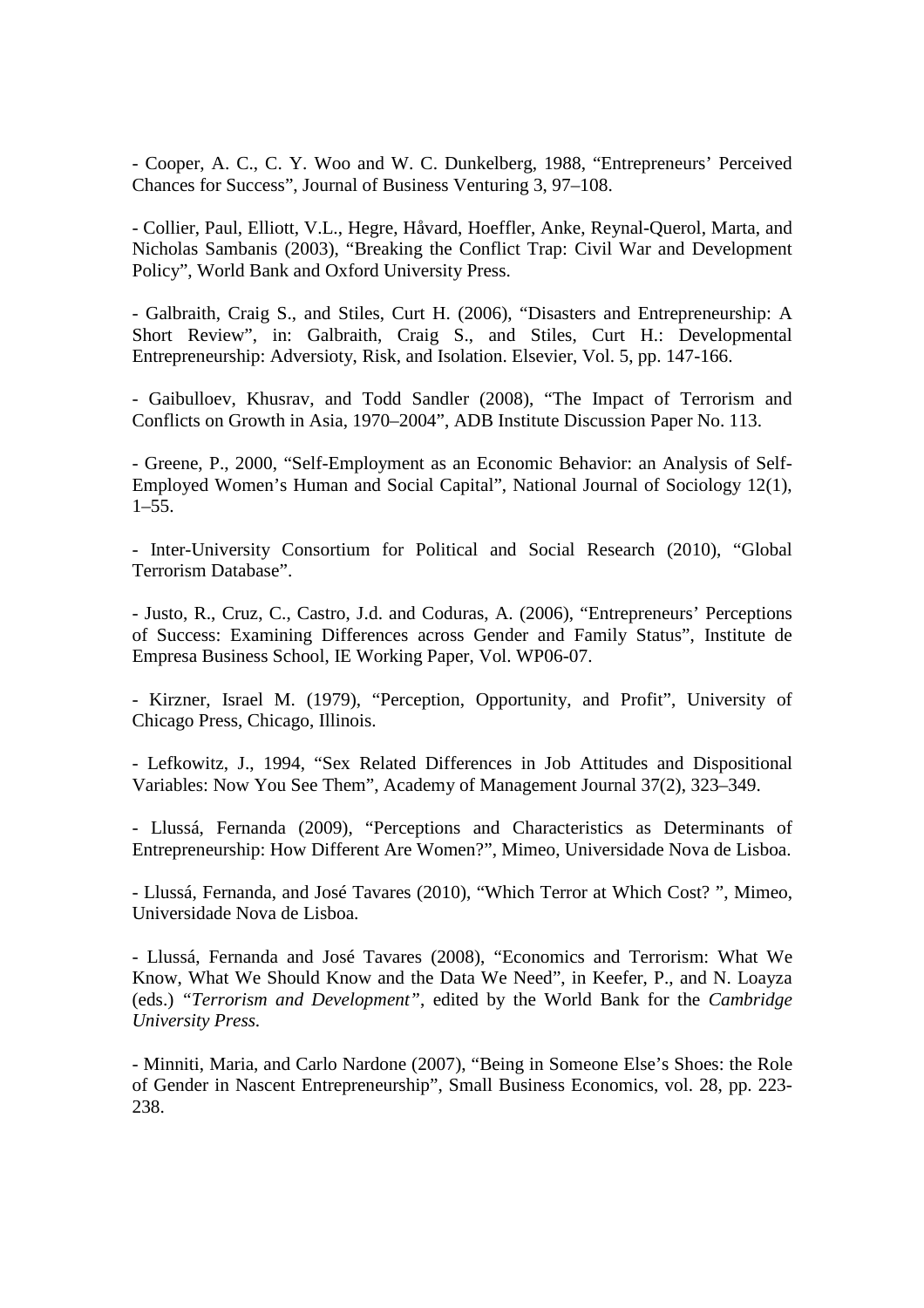- Sandler, Todd (2009), "The Past and Future of Terrorism Research", Revista de Economía Aplicada, 50 (XVII), pp. 5-25.

- Stewart, Frances and FitzGerald, E. V. K., eds. (2001), "War and Underdevelopment". Oxford University Press, Oxford.

- Tavares, José (2004), "The Open Society Assesses Its Enemies: Shocks, Disasters and Terrorist Attacks.", Journal of Monetary Economics 51(5): 1039–1070.

- Tierney, Kathleen J., and Gary R. Webb (2001), "Business Vulnerability to Earthquakes and Other Disasters", University of Delaware Disaster Research Center, Preliminary Paper Nr. 320.

- Verwimp, P., P. Justino and T. Brück (2009). "The Analysis of Conflict: A Micro-Level Perspective". Journal of Peace Research, vol. 46, no. 3, pp. 307-14.

- Voors, Maarten, Nillesen, Eleonora, Verwimp, Philip, Bulte, Erwin, Lensink, Robert, and Daan van Soest (2010) "Does Conflict affect Preferences? Results from Field Experiments in Burundi" MICROCON Research Working Paper 21.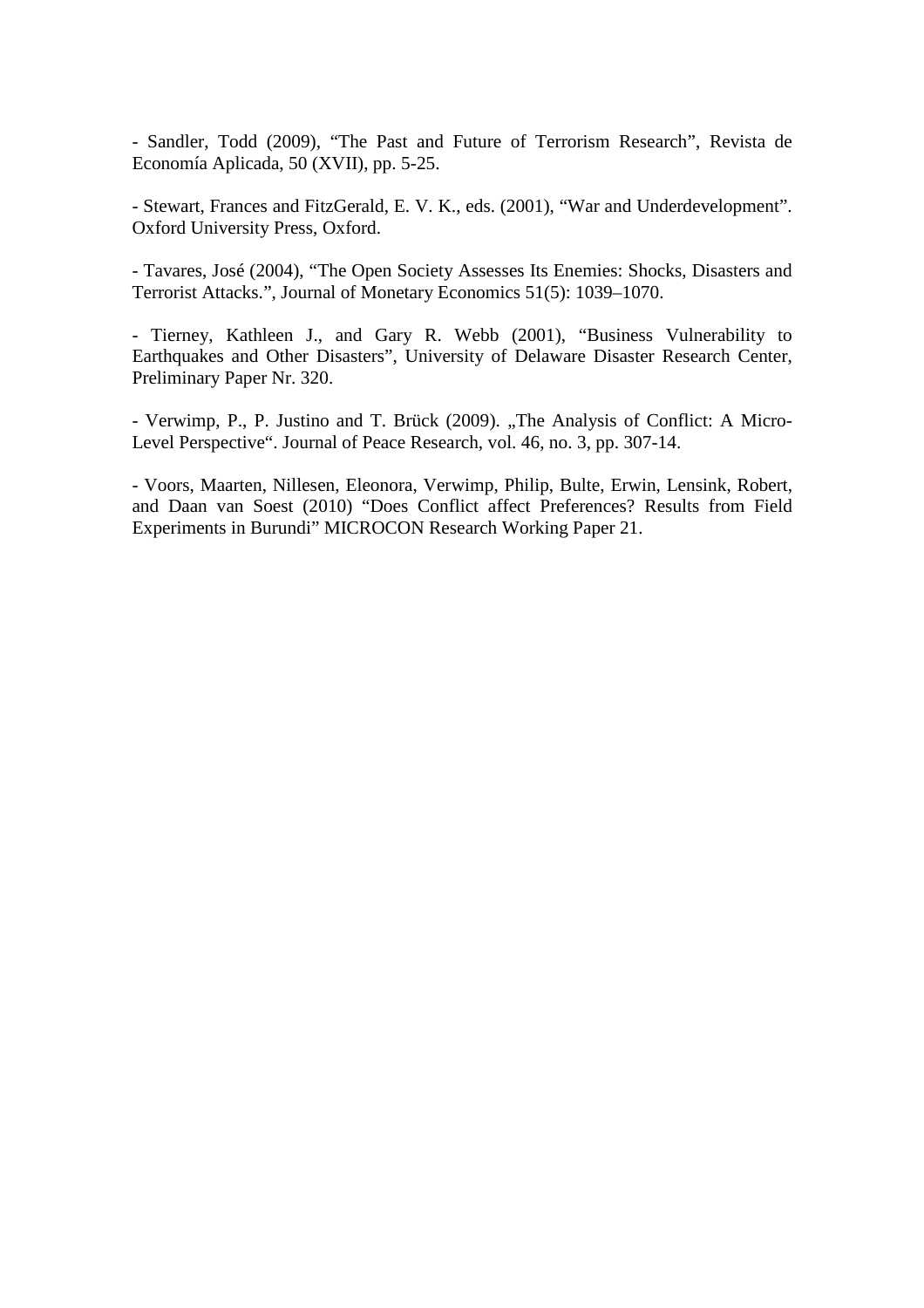# Appendix I Variable Definition

#### **Total Entrepreneurial Activity**

**Units:** Individual dummy variable. Takes the value 1 if individuals are either starting a new business including any self-employment, selling any goods or services to others or are owners and managers of a young firm, 0 otherwise.

**Source:** Global Entrepreneurship Monitor (GEM).

#### **Terrorist Attacks**

**Unit:** Total number of affected individuals, that is, sum of fatalities with injured. **Source:** Global Terrorism Database.

#### **Natural Disasters**

**Unit:** Total number of individuals affected by the natural disaster. **Source:** International Disaster Database

#### **Violent Conflict**

**Unit:** Dummy taking the value 1 if violent conflict – internal to the country or external – has a death toll of up to 1000, 0 otherwise. No occurrences of severe violent conflict, with death toll above 1000, are registered in our sample. **Source:**

#### **Fear of Failure**

**Units:** Individual dummy variable. Takes the value 1 when individuals answer that fear of failure can prevent them from starting a new business. **Source:** Global Entrepreneurship Monitor (GEM).

#### **Perceived Business Skills**

**Units:** Individual dummy variable. Takes the value 1 when individuals answer that they feel they have the appropriate skills to start a new business. **Source:** Global Entrepreneurship Monitor (GEM).

# **Expected Business Opportunities**

**Units:** Individual dummy variable. Takes the value 1 when individuals answered yes there will be good opportunities for starting a business in the area where they live in the next six months. **Source:** Global Entrepreneurship Monitor (GEM).

#### **Expected Level of Competition**

**Units:** Individual dummy variable. Takes the value 1 when individuals answered that there are many businesses offering the same products or services to their potential customers. **Source:** Global Entrepreneurship Monitor (GEM).

#### **Age**

**Units:** Age of individual at time of interview. Years. **Source:** Global Entrepreneurship Monitor (GEM).

#### **Low Income**

**Units:** Takes value 1 for individuals who report that their household income is in the lowest 33rd income percentile of their country's income distribution at the time of the interview. **Source:** Global Entrepreneurship Monitor (GEM).

#### **Middle Income**

**Units:** Takes value 1 for individuals who report that their household income is in the middle 33rd income percentile of their country's income distribution at the time of the interview. **Source:** Global Entrepreneurship Monitor (GEM).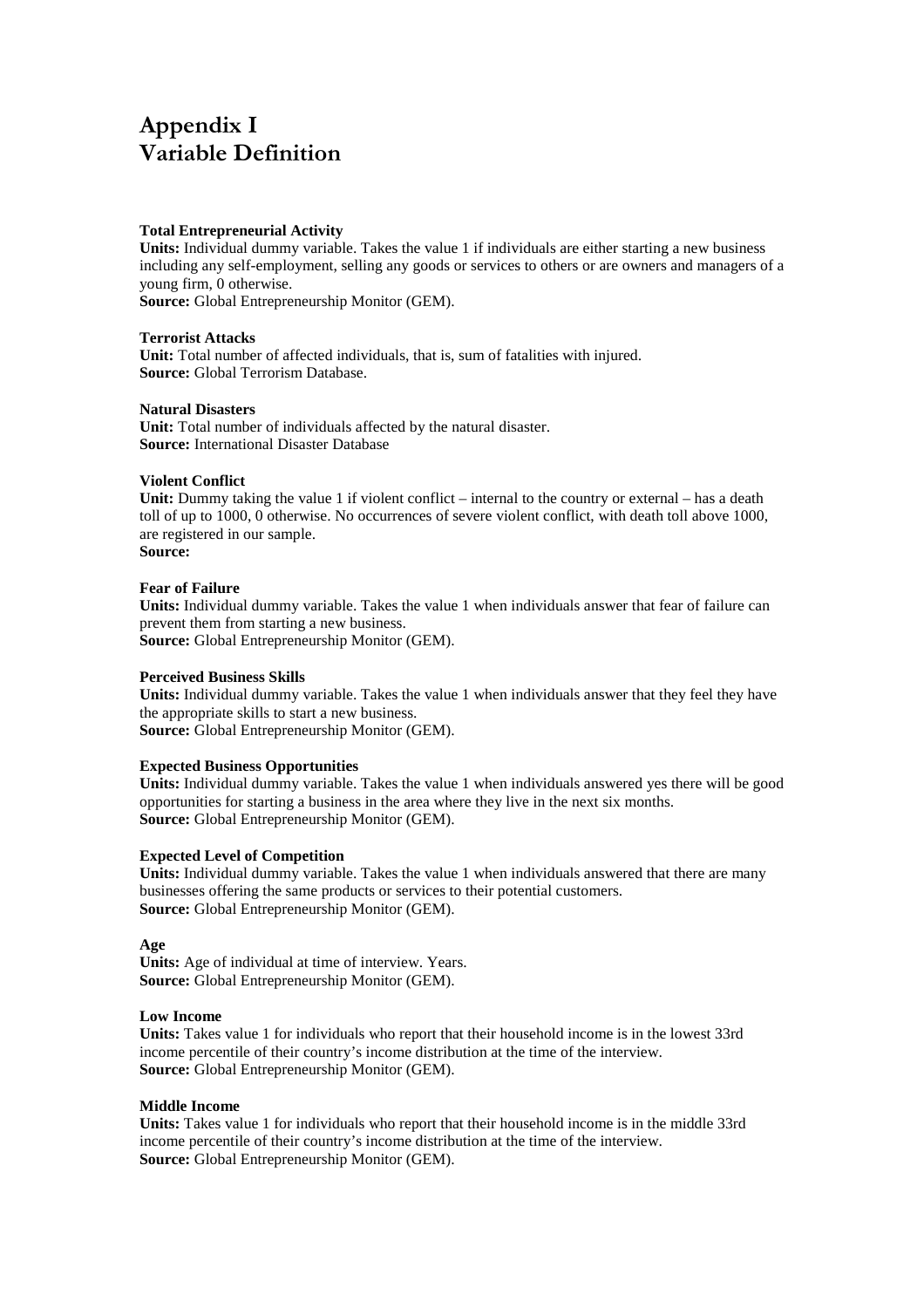#### **Upper Income**

**Units:** Takes value 1 for individuals who report that their household income is in the upper 33rd income percentile of their country's income distribution at the time of the interview. **Source:** Global Entrepreneurship Monitor (GEM).

#### **Some Secondary**

**Units:** Takes value 1 for individuals with some exposure to secondary education. **Source:** Global Entrepreneurship Monitor (GEM).

#### **High School**

**Units:** Takes value 1 for individuals with completed secondary education. **Source:** Global Entrepreneurship Monitor (GEM).

#### **College**

**Units:** Takes value 1 for individuals with a college degree. **Source:** Global Entrepreneurship Monitor (GEM).

#### **Graduate**

**Units:** Takes value 1 for individuals with some graduate school education. **Source:** Global Entrepreneurship Monitor (GEM).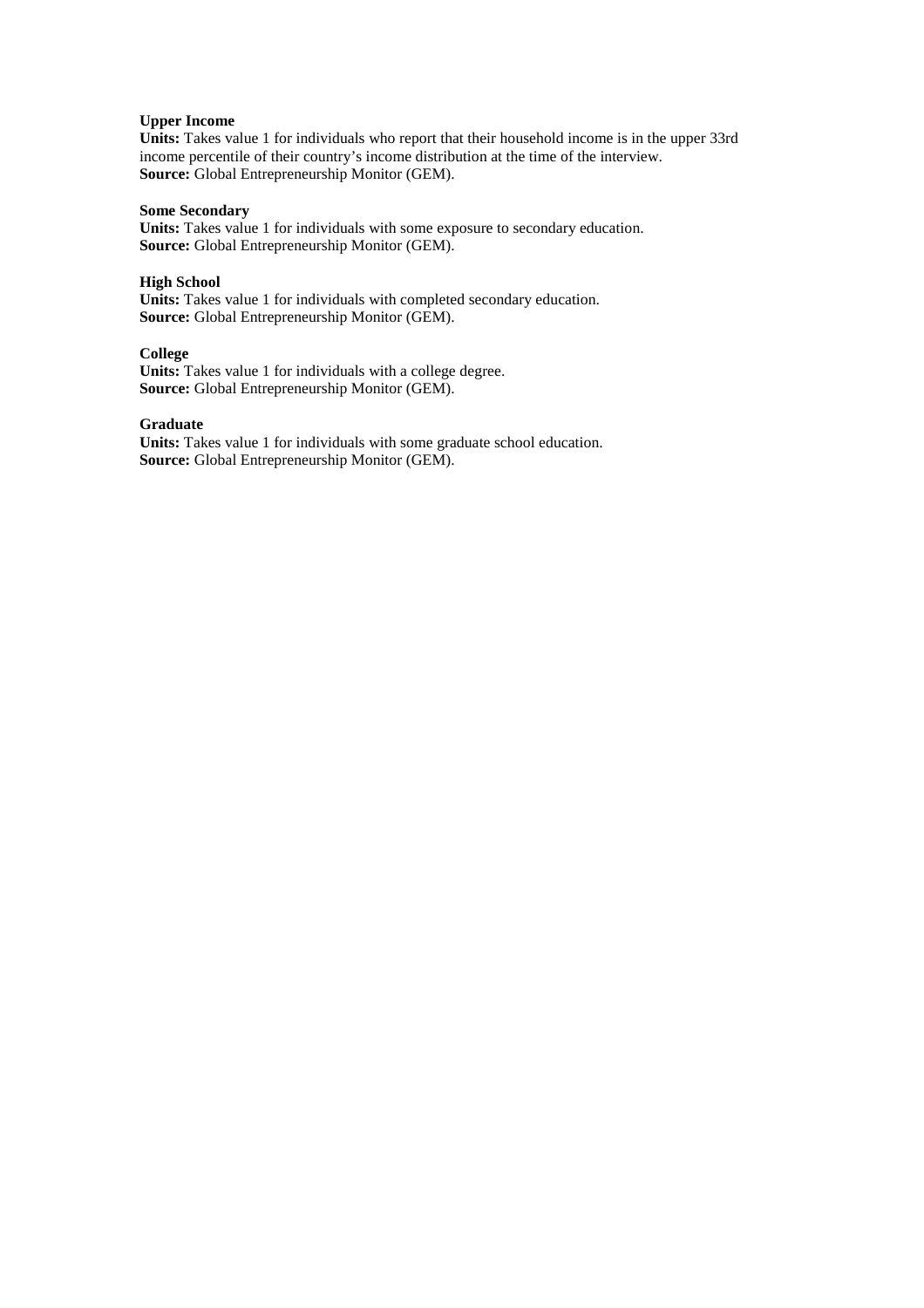# Appendix II

|                                        | N. Obs. | Mean      | <b>Std. Deviation</b> | <b>Minimum</b> | <b>Maximum</b> |
|----------------------------------------|---------|-----------|-----------------------|----------------|----------------|
| <b>Fear of Failure</b>                 | 212513  | 0.3449577 | 0.4753556             | $\Omega$       |                |
| <b>Perceived Business Skills</b>       | 212513  | 0.4683102 | 0.4989959             |                |                |
| <b>Expected Business Opportunities</b> | 212513  | 0.3443978 | 0.4751726             |                |                |
| <b>Expected Level of Competition</b>   | 13973   | 0.4817863 | 0.499686              |                |                |
| <b>Total Entrepreneurship Rate</b>     | 212513  | 0.0843619 | 0.2779304             | $\Omega$       |                |
| Age                                    | 212513  | 42.75037  | 15.38603              | 14             | 98             |
| Male                                   | 212513  | 0.4980354 | 0.4999973             |                |                |
| <b>Some Secondary Degree</b>           | 212513  | 0.3573852 | 0.4792307             |                |                |
| <b>Secondary Degree</b>                | 212513  | 0.3120327 | 0.4633242             |                |                |
| <b>Post Secondary Degree</b>           | 212513  | 0.2038887 | 0.4028882             |                |                |
| <b>Graduate Experience</b>             | 212513  | 0.1230936 | 0.3285454             |                |                |
| <b>Low Income</b>                      | 212513  | 0.3517667 | 0.4775227             |                |                |
| Middle Income                          | 212513  | 0.3581946 | 0.4794709             |                |                |
| <b>High Income</b>                     | 212513  | 0.2900387 | 0.453781              |                |                |
| <b>Terrorist Attacks</b>               | 207583  | 9.52553   | 21.47465              | $\Omega$       | 95             |
| <b>Natural Disasters</b>               | 210922  | 3428954   | $2.77e+07$            |                | $2.85e+0.8$    |
| <b>Violent Conflict</b>                | 210922  | 0.0574715 | 0.2327418             | $\Omega$       |                |

### Table 1Summary Statistics

Note: Countries: United States, Russia, South Africa, Greece, Netherlands, Belgium, France, Spain, Hungary, Italy, Switzerland, Austria United Kingdom, Denmark, Sweden, Norway, Poland, Germany, Peru, Mexico, Argentina, Brazil, Chile, Australia, New Zealand, Singapore, Thailand, Japan, South Korea, China, Canada, Uganda, Portugal, Ireland, Iceland, Finland, Croatia, Slovenia, Venezuela, Hong-Kong, Taiwan Jordan, Israel. Years: 2002 to 2005.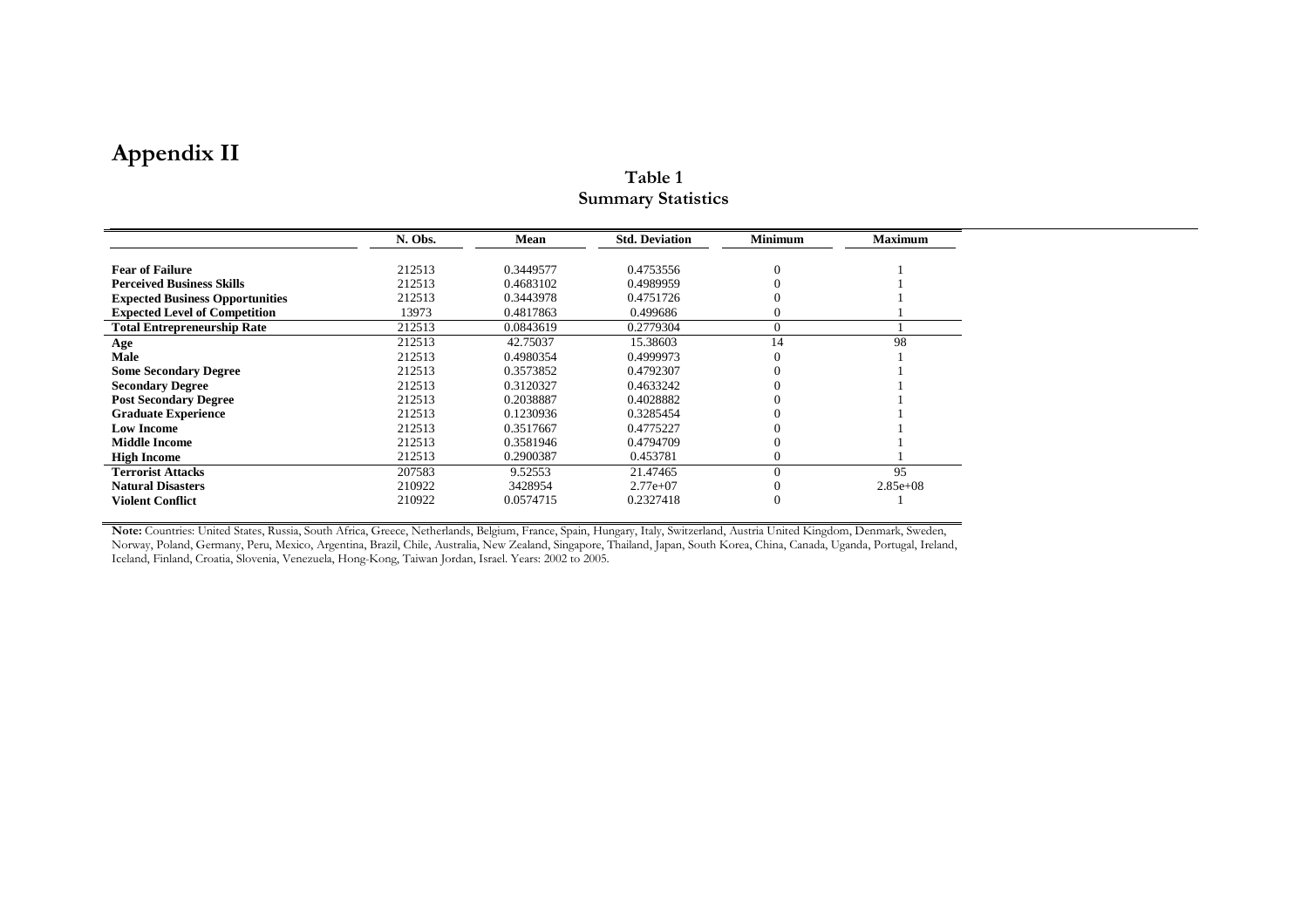Table 2 Perceptions, Expectations, and Extreme Events

|                              |                                      | <b>Perception Variables</b> | <b>Expectation Variables</b> |                       |  |  |
|------------------------------|--------------------------------------|-----------------------------|------------------------------|-----------------------|--|--|
| <b>Dependent Variable:</b>   | <b>Perceived Business</b><br>Fear of |                             | <b>Expected Business</b>     | <b>Expected Level</b> |  |  |
|                              | <b>Failure</b>                       | <b>Skills</b>               | Opportunities                | of Competition        |  |  |
|                              | (1)                                  | (2)                         | (3)                          | (4)                   |  |  |
|                              |                                      |                             |                              |                       |  |  |
| Age                          | $-0.0015188$ ***                     | $-0.0001306$                | $-0.0019575***$              | 0.000076              |  |  |
|                              | (0.0004273)                          | (.0004211)                  | (0.0002727)                  | (0.0004384)           |  |  |
| Male                         | $-0.0683295***$                      | $0.1776841***$              | 0.0747632***                 | $-0.0086546$          |  |  |
|                              | (0.0075527)                          | (.0159278)                  | (0.0085032)                  | (0.0123974)           |  |  |
|                              |                                      |                             |                              |                       |  |  |
| <b>Secondary Degree</b>      | $-0.0321021***$                      | $0.0691953***$              | 0.0207884***                 | $-0.019578$           |  |  |
|                              | (0.0055269)                          | (0.0098552)                 | (0.0083371)                  | (0.0171148)           |  |  |
| <b>Post Secondary Degree</b> | $-0.049601$ ***                      | 0.1219729***                | $0.0622393***$               | $-0.0724612***$       |  |  |
|                              | (0.0057947)                          | (.01307)                    | (0.0108661)                  | (0.01706)             |  |  |
|                              |                                      |                             |                              |                       |  |  |
| <b>Graduate Experience</b>   | $-0.0413104***$                      | $0.1618907$ ***             | $0.1138516***$               | $-0.070463***$        |  |  |
|                              | (0.0083631)                          | (.0162677)                  | (0.0142712)                  | (0.0163746)           |  |  |
|                              |                                      |                             |                              |                       |  |  |
| <b>Middle Income</b>         | $-0.0008915$                         | 0.0662008***                | 0.0269399***                 | $-0.0008777$          |  |  |
|                              | (0.0040255)                          | (.0089627)                  | (0.0084679)                  | (0.0149044)           |  |  |
| <b>High Income</b>           | $-0.0472911***$                      | 0.1497856                   | 0.0717182***                 | 0.0003058             |  |  |
|                              | (0.0082555)                          | (.0103642)                  | (0.0109773)                  | (0.0158246)           |  |  |
|                              |                                      |                             |                              |                       |  |  |
| <b>Natural Disasters</b>     | $1.51e-10***$                        | $7.75e-11$                  | $1.25e-10*$                  | $-2.81e-10*$          |  |  |
|                              | $(3.45e-11)$                         | $(1.10e-10)$                | $(7.89e-11)$                 | $(1.49e-10)$          |  |  |
| <b>Terrorist Attacks</b>     | $0.0001547***$                       | 0.0006108                   | 0.0000441                    | $-0.0008897$          |  |  |
|                              | (0.0001366)                          | (0.0004588)                 | (0.0003009)                  | (0.0005779)           |  |  |
|                              |                                      |                             |                              |                       |  |  |
| <b>Violent Conflict</b>      | $-0.0058072**$                       | 0.0039352                   | 0.0432183*                   | $-0.035383***$        |  |  |
|                              | (0.0030382)                          | (0.0188181)                 | (0.0254658)                  | (0.0221763)           |  |  |
|                              |                                      |                             |                              |                       |  |  |
|                              | 207583                               | 207583                      | 207583                       | 12960                 |  |  |
| N. Observations              | 44                                   | 44                          | 44                           | 44                    |  |  |
| N. Countries                 | 3437.96                              | N <sub>O</sub>              | 3124.53                      | N <sub>O</sub>        |  |  |
| Wald chi2                    | 0.0126                               | 0.0762                      | 0.0552                       | 0.0509                |  |  |
| Pseudo R2                    | $-134726.72$                         | $-132374.42$                | $-125776.04$                 | $-8516.7342$          |  |  |
| Log Pseudo-Likelihood        | $-0.0015188$ ***                     | $-0.0001306$                | $-0.0019575***$              | 0.000076              |  |  |

Probit Specification – With Country Dummies (2002 – 2005)

Note: Significant at 1% (\*\*\*), at 5% (\*\*) and at 10% (\*). Standard errors in parenthesis adjusted for clustering by country.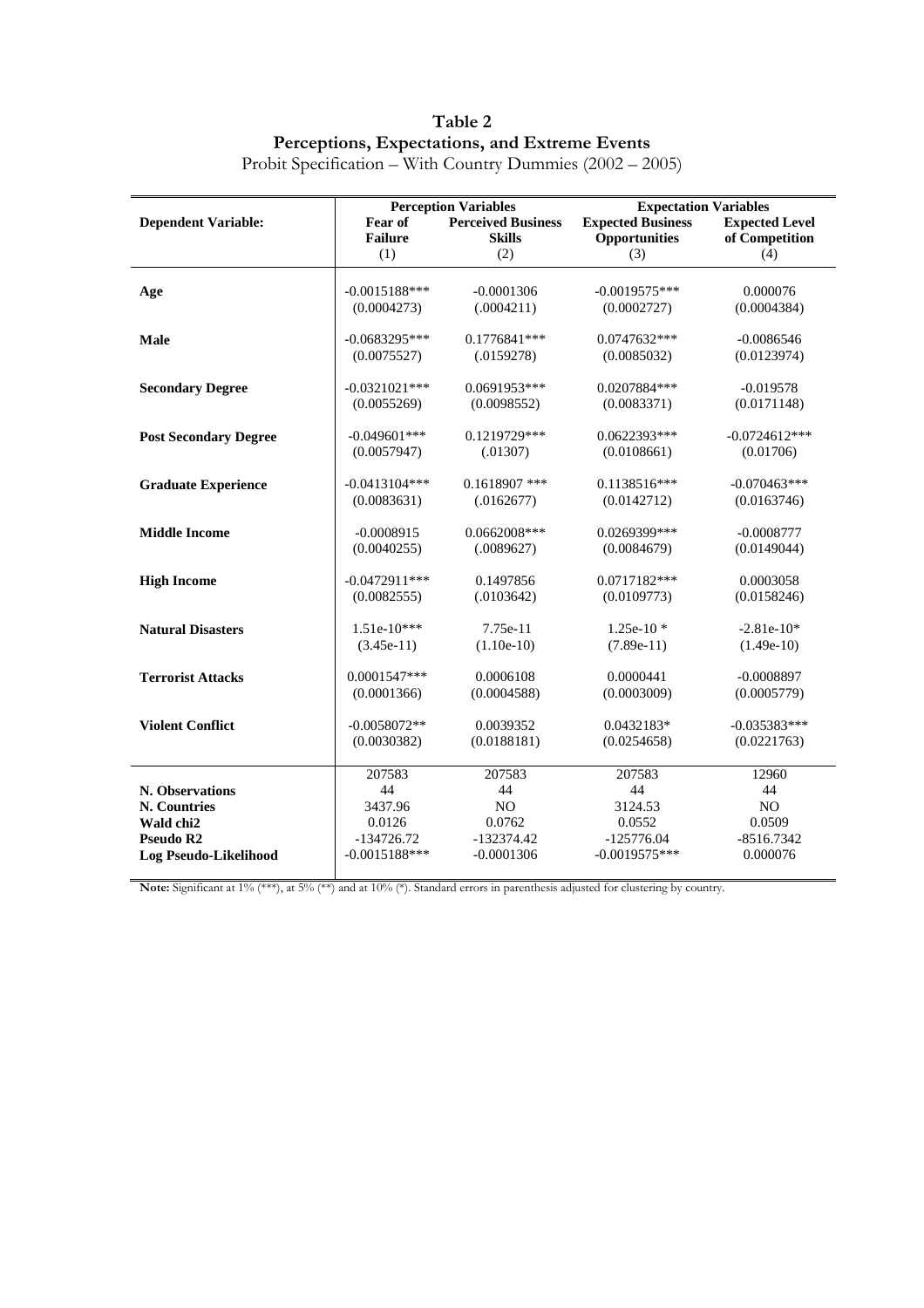| <b>Dependent Variable:</b><br><b>Total Entrepreneurial</b><br><b>Activity</b> | Whole<br><b>Sample</b> | <b>Males</b>    | <b>Females</b>  | <b>With Education</b> | <b>Little or No</b><br>Education | <b>Low Income</b> | <b>High Income</b> | Young          | Old             |
|-------------------------------------------------------------------------------|------------------------|-----------------|-----------------|-----------------------|----------------------------------|-------------------|--------------------|----------------|-----------------|
|                                                                               | (1)                    | (2)             | (3)             | (4)                   | (5)                              | (1)               | (2)                | (3)            | (4)             |
| Age                                                                           | $-0.0013529***$        | $-0.0018359***$ | $-0.0009165***$ | $-0.0014244***$       | $-0.0011972$ ***                 | $-0.0012429$ ***  | $-0.001323***$     |                |                 |
|                                                                               | (0.000107)             | (0.0001347)     | (0.0000904)     | (0.0001496)           | (0.000087)                       | (0.0000876)       | (0.00022)          |                |                 |
| Male                                                                          | $0.0379143***$         |                 |                 | $0.0449262***$        | $0.0265354***$                   | $0.0289241***$    | $0.052784***$      | $0.051831***$  | $0.0262673***$  |
|                                                                               | (0.0023496)            |                 |                 | (0.002359)            | (0.002735)                       | (0.0023246)       | (0.0029189)        | (0.0040374)    | (0.0013845)     |
| <b>Secondary Degree</b>                                                       | $0.0126329***$         | $0.0146082***$  | $0.0111075***$  |                       |                                  | $0.0124002$ ***   | $0.0110567***$     | $0.0112411***$ | $0.0155408***$  |
|                                                                               | (.0025699)             | (0.0034175)     | (0.0024873)     |                       |                                  | (0.0022392)       | (0.004554)         | (0.0051452)    | (0.0032122)     |
| <b>Post Secondary Degree</b>                                                  | $0.0248662***$         | 0.0280388***    | $0.0228823***$  |                       |                                  | $0.0281234***$    | 0.0120864          | $0.0210763***$ | $0.0306672***$  |
|                                                                               | (.0042928)             | (0.0054943)     | (0.0038562)     |                       |                                  | (0.0047717)       | (0.007738)         | (0.0058934)    | (0.0042894)     |
| <b>Graduate Experience</b>                                                    | $0.0453407***$         | $0.0531943***$  | $0.0393493***$  |                       |                                  | $0.0573535***$    | $0.0360364***$     | $0.0395709***$ | $0.051969***$   |
|                                                                               | (0.0055266)            | (0.0065434)     | (0.0054542)     |                       |                                  | (0.0074438)       | (0.0071104)        | (0.0080763)    | (0.0045506)     |
| <b>Middle Income</b>                                                          | 0.0108859***           | $0.0112718$ *** | $0.0102509$ *** | $0.0117311***$        | $0.0106944***$                   |                   |                    | $0.0093476***$ | $0.0141002$ *** |
|                                                                               | (0.0025211)            | (0.0038754)     | (0.0019477)     | (0.0030141)           | (0.0025735)                      |                   |                    | (0.002977)     | (0.0038724)     |
| <b>High Income</b>                                                            | $0.0291197***$         | 0.0375209***    | $0.0208178***$  | $0.0324512***$        | $0.0374612***$                   |                   |                    | $0.0277929***$ | 0.0333982***    |
|                                                                               | (0.003516)             | (0.0052226)     | (0.0023814)     | (0.0036961)           | (0.0045574)                      |                   |                    | (0.0046389)    | (0.0050953)     |
| <b>Natural Disasters</b>                                                      | $-7.29e-11**$          | $-4.51e-11$     | $-9.79e-11***$  | 3.91e-11              | $1.14e-11$                       | $-8.06e-13$       | $-7.46e-11**$      | $-1.37e-10***$ | $-2.10e-11$     |
|                                                                               | $(3.07e-11)$           | $(3.06e-11)$    | $(3.34e-11)$    | $(3.96e-11)$          | $(3.46e-11)$                     | $(2.97e-11)$      | $(3.56e-11)$       | $(4.37e-11)$   | $(1.99e-11)$    |
| <b>Terrorist Attacks</b>                                                      | 0.0002892**            | $0.0002969***$  | $0.0002785**$   | 0.0003406***          | $0.0004195***$                   | $0.0002477$ **    | $0.0003138$ ***    | $0.0003402**$  | $0.0002201***$  |
|                                                                               | (0.0001268)            | (0.000114)      | (0.0001398)     | (0.0001262)           | (0.0001434)                      | (0.0001302)       | (0.0001183)        | (0.0001559)    | (0.0000893)     |
| <b>Violent Conflict</b>                                                       | $-0.0105974$           | $-0.0223472**$  | 0.0000185       | $-0.0123867$          | 0.0009648                        | $-5.44e-07$       | $-0.0229251***$    | $-0.011793$    | $-0.009453***$  |
|                                                                               | (0.0080711)            | (0.010592)      | (0.0047973)     | (0.0076041)           | (0.0143725)                      | (0.0141903)       | (0.0029248)        | (0.0138901)    | (0.0033787)     |
|                                                                               |                        |                 |                 |                       |                                  |                   |                    |                |                 |
| <b>Nr</b> of Observations                                                     | 207583                 | 103183          | 104400          | 133088                | 74309                            | 72873             | 60298              | 97738          | 109845          |
| <b>Nr</b> of Countries                                                        | 44                     | 44              | 44              | 44                    | 44                               | 44                | 44                 | 44             | 44              |
| Wald chi2                                                                     | NO.                    | N <sub>O</sub>  | NO.             | N <sub>O</sub>        | NO                               | N <sub>O</sub>    | N <sub>O</sub>     | N <sub>O</sub> | N <sub>O</sub>  |
| Pseudo R <sub>2</sub>                                                         | -53529.325             | 0.0563          | 0.0799          | 0.0581                | 0.0967                           | 0.0986            | 0.0507             | 0.0585         | 0.0702          |
| Log Pseudo-Likelihood                                                         | $-132374.42$           | -31940.883      | $-21481.743$    | $-37970.152$          | -15576.599                       | -15394.434        | -19241.392         | $-30345.421$   | $-23236.282$    |
|                                                                               |                        |                 |                 |                       |                                  |                   |                    |                |                 |

| Table 3                                                   |
|-----------------------------------------------------------|
| <b>Entrepreneurship and Extreme Events</b>                |
| Probit Specification – With Country Dummies (2002 – 2005) |

Note: Significant at 1% (\*\*\*), at  $5\%$  (\*\*) and at 10% (\*). Standard errors in parenthesis adjusted for clustering by country.